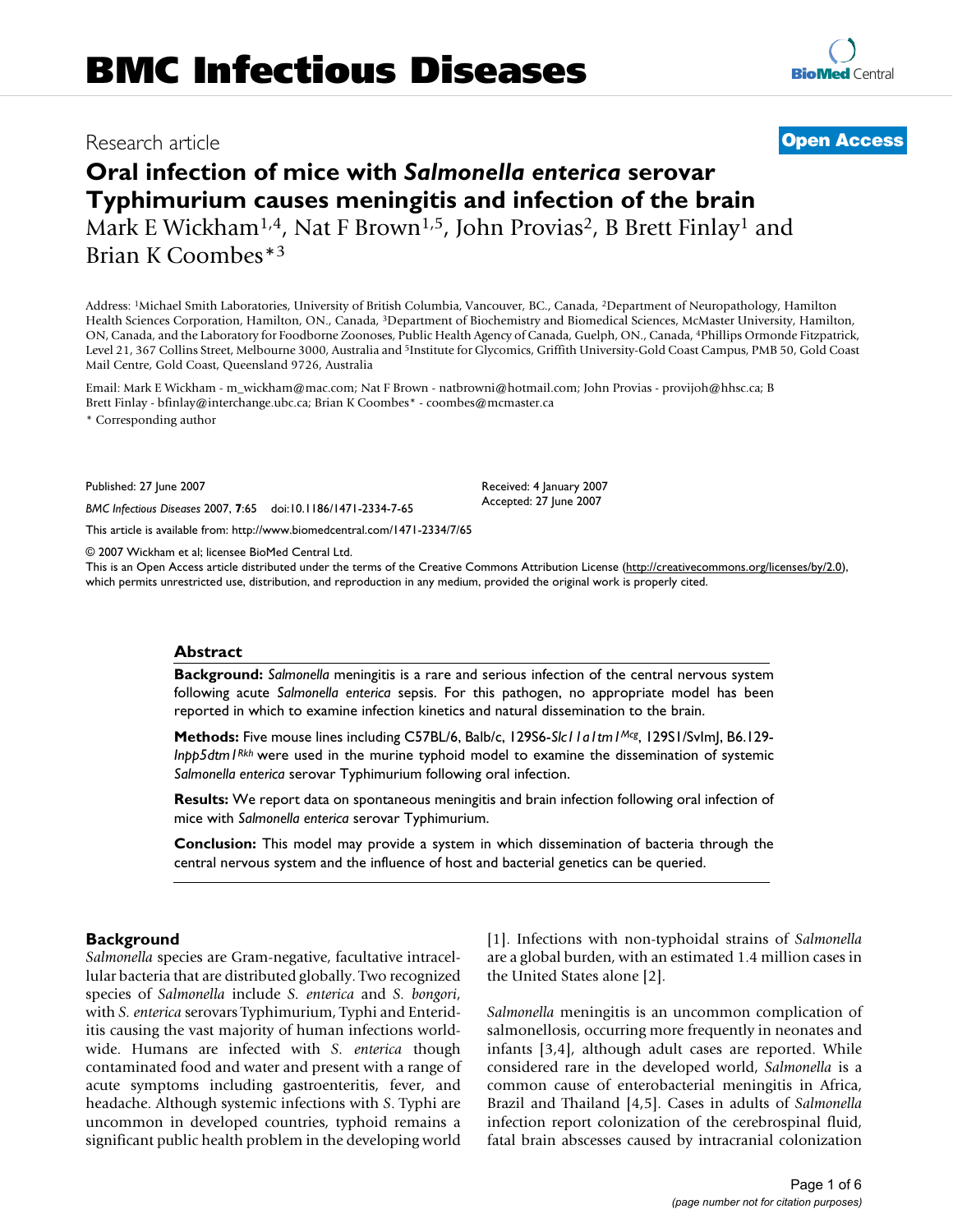of *S. enterica* serotype Typhimurium [6], adult *Salmonella* meningitis [7] and CSF pleocytosis [7]. Mortality rates are typically high, especially in infants where rates have been 60% [8]. Other major issues concerning *Salmonella* meningitis is a high treatment failure rate, high relapse rate and considerable neurological sequelae in those that survive, including mental retardation, cerebral palsy, and visual and hearing impairment [3,4,8-11]. The treatment of such complicated cases is made more difficult by the lack of a priori knowledge of the pathogen involved, restrictions in pediatric use of certain antibiotics, the sharp and continued rise in antimicrobial resistance and the proliferation of multi-drug resistant organisms in community settings. The 1970's to early 1990's witnessed the emergence of *Salmonella* isolates resistant to the front-line antimicrobial chloramphenicol, as well as cotrimoxazole, ampicillin and amoxicillin [12]. In more contemporary medicine, multi drug-resistant *Salmonella* such as *S*. Typhimurium strain DT104 is a constant reminder that new anti-infectives against novel targets are in demand. DT104 is commonly resistant to ampicillin, chloramphenicol, florfenicol, streptomycin, spectinomycin, sulfonamides and tetracycline [13] and infections with multi-drug resistant *S. enterica* isolates are associated with higher mortality rates than infection with susceptible strains [14]. This apparent link between drug resistance and virulence is not well understood but deserves considerable attention.

The mechanisms of how *Salmonella* gains access to the CNS and brain are not known. Outstanding questions include (i) how does *Salmonella* disseminate from the intestinal mucosa to the CNS? (ii) how do bacteria gain access to the brain? (iii) what cell types are utilized for transport to the brain and intracellular replication within this compartment? (iv) what role does host genetics and immune repertoire play in this process? Lack of an appropriate animal model has made it difficult to address these questions. An animal model in rabbits of experimental *S. enterica* serotype Enteriditis meningitis has been reported [15], although this model involved direct inoculation of the cerebral spinal fluid using an intracisternally placed needle. Currently there is a dearth of reports that describe the natural progression of salmonellosis from the intestinal mucosa, though the CNS and to the brain. Here we report that the widely used oral infection model of salmonellosis fulfills the criteria of natural dissemination though a susceptible host animal from the intestinal mucosa to the brain. This is accompanied by meningitis and a reproducible behavioral manifestation of intracranial infection that occurs in at least five genetically distinct mouse lines and that correlates significantly with the bacterial load in the brain. The development of animal models of bacterial meningitis and intracranial infections will permit a better understanding of the mechanisms of bacterial dissemination, the kinetics of natural disease progression, and the influence of host genetics on this process. Such models will also be necessary for testing investigational antimicrobials and vaccines for therapeutic value against bacterial meningitis.

# **Methods**

# *Bacteria and culture conditions*

*Salmonella enterica* serovar Typhimurium strain SL1344 [16] was used throughout this study. Bacteria were routinely cultured in LB broth and on solid LB agar plates containing streptomycin at 50 µg ml-1. Prior to animal infections, bacteria were cultured overnight in LB broth, washed in a buffer containing 0.1 M HEPES (pH 8.0) and 0.9% sodium chloride, and resuspended in the same buffer to  $\sim$ 10<sup>7</sup> – 10<sup>9</sup> colony forming units (cfu) per ml.

# *Experimental animals*

Experimental animals were female mice between 8 weeks to 12 weeks of age. Five different mouse strains were used in these experiments and include: C57BL/6 (Jackson Laboratories), Balb/c (Jackson Laboratories), 129S6- *Slc11a1tm1Mcg* (formerly 129/sv *Ity/Nramp*-/-) [17], 129S1/ SvImJ (Jackson Laboratories), B6.129-*Inpp5dtm1Rkh* (formerly 129sv/SHIP-1<sup>-/-</sup> F1) [18]. Animals were obtained with full health reports, were deemed to be healthy and free of infection and were housed under specific pathogen free conditions.

# *Animal infections and tissue samples*

All animal experiments were conducted as approved by the local Animal Ethics Board and pursuant to guidelines set out by the Canadian Council on Animal Care. Animal infections were carried out by inoculating mice per os using a gavage needle with approximately 106 to 108 wild type *S. enterica* serotype Typhimurium strain SL1344 in a 0.1 ml volume. Infected animals were examined twice daily for signs of terminal morbidity and animals that had become moribund or that exhibited a balance defect were euthanised by cervical dislocation. At necropsy the brain was removed, dissected into right and left hemispheres with one hemisphere processed for pathology and the other placed in 1 ml of sterile phosphate buffered saline. This latter sample was homogenized in a tissue homogenizer (Polytron, Kinematica) and the homogenate was diluted in sterile PBS and plated on solid LB agar containing streptomycin to enumerate *S*. Typhimurium cfu. Bacterial load was expressed as cfu/organ.

# *Pathology scoring*

For pathologic scoring, brain tissues were fixed in 2% paraformaldehyde in routine fashion [19] and sectioned for histologic examination. Each brain was processed in one paraffin block and three sections were cut and stained with hematoxylin and eosin (H/E), Gram, and napthol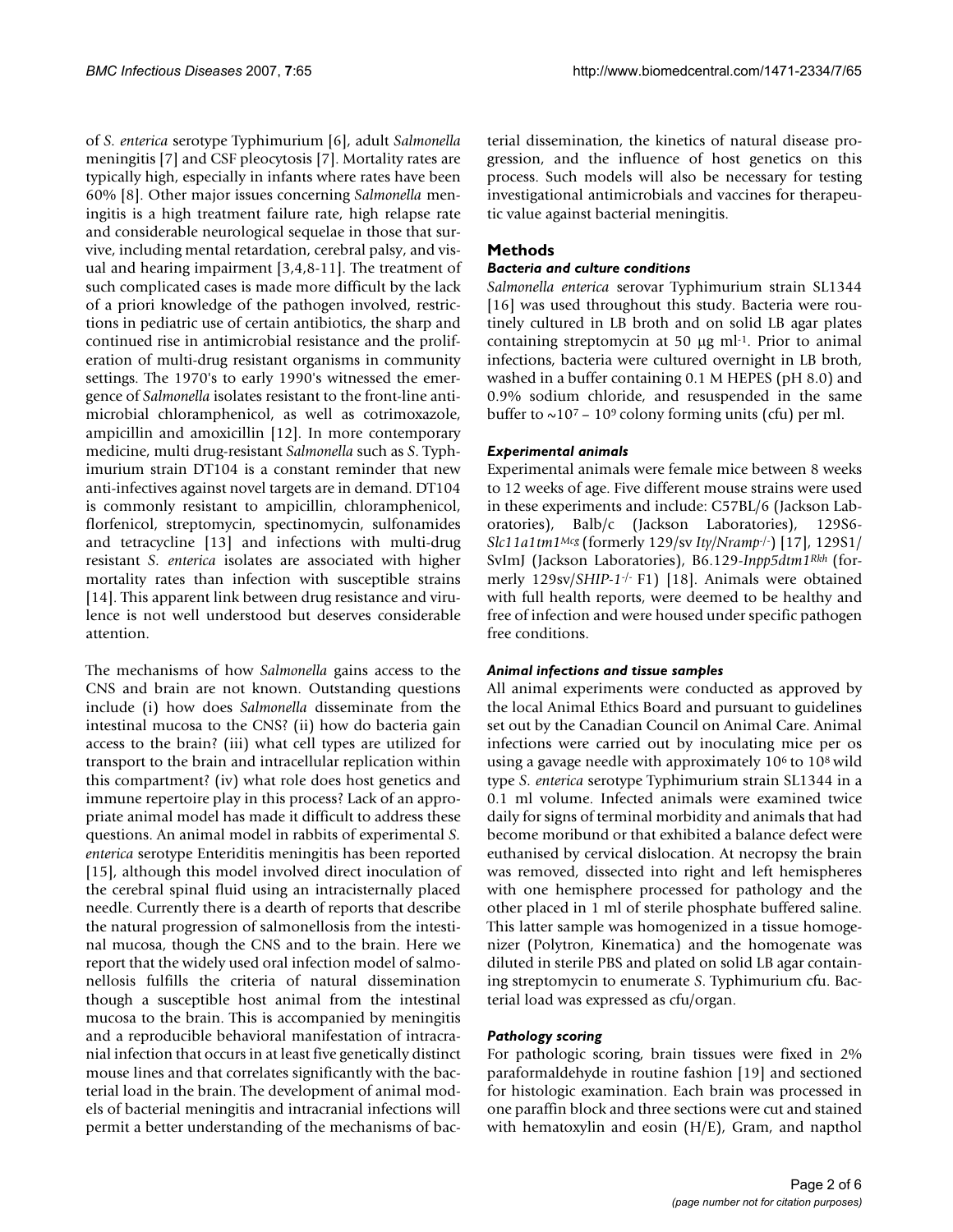esterase to identify mast cells. A neuropathologist examined all brain sections blindly. The degree of inflammation was scored on a 0 to 4+ scale, 0 representing no inflammation and 4+ representing involvement of the entire contour of the sub-arachnoid space of the section.

## **Results**

#### *Observations on infected mice*

Our studies on *Salmonella enterica* pathogenesis involve infection of the mouse in order to examine bacterial virulence factors that are essential during discrete stages of infection. During the acute phase of infection, mice develop overt signs of infection (hunched posture, reduced movement, loss of body weight, piloerection). During the course of these studies over several years, we became interested in a proportion of mice that developed a neurological abnormality with balance defect following infection. These mice exhibited an exaggerated lean to one side of the body and longitudinal spinning and rotary motion as the most prominent manifestation of infection. Rolling occurred in either direction (however only unidirectional movement was observed for any given mouse) ranging from intermittent rolling through to constant rolling (Figure 1, and Additional file 1). Neurological deficits were not unique to one particular strain of mouse, as we observed this behaviour in five distinct mouse lines including wild type C57BL/6, wild type BALB/c, 129S1/ SvImJ, 129S6-*Slc11a1tm1Mcg*, and B6.129-*Inpp5dtm1Rkh*.

#### *Examination of bacterial load in infected mice*

The observed neurological deficits following infection lead us to speculate that an intracranial infection with *Salmonella* was taking place in affected mice. To examine the dissemination of *S*. Typhimurium in mice exhibiting rolling behavior, bacterial load was examined in both rolling and non-rolling infected mice. Brains of mice exhibiting neurological deficit had significantly higher bacterial loads (mean,  $2.66 \pm 0.66 \times 10^6$  cfu/organ) than infected mice without overt signs of neurological deficit (mean, 4.21 ± 1.72 × 103 cfu/organ) (*P* = 0.0002, Mann Whitney) (Figure 1). Whereas some non-rolling mice had no detectable cfu in the brain (approximately 10–20% of animals), this was never the case for infected mice that had developed neurological deficits.

#### *Pathologic examination of mouse brains*

The finding that a proportion of mice developed neurological deficits following oral infection with *S*. Typhimurium and that these mice had a significantly greater bacterial load in the brain compared to non-affected mice lead us to test whether mice developed meningitis following infection. Mouse brains that were processed for histopathology were randomized and coded and scored by a neuropathologist who was blinded to the treatment history and clinical outcome of the mouse. The principal



#### **Figure 1**

**Rolling behavior of** *Salmonella* **infected mice**. (A). Still frames of a C57BL/6 mouse infected with *Salmonella enterica*  serovar Typhimurium (plus Additional file 1) which shows rolling behavior as a prominent feature of intracranial infection. Rotation speeds of 1 rotation per 0.3 seconds to 1.5 seconds were observed. Rotary motion was observed in either direction, though only unidirectional motion was observed for any given mouse. (B). Bacterial load in the brains of rolling and non-rolling C57BL/6 mice. Infected mice were sacrificed and the brain removed as described in the text. Brain homogenates were plated on solid LB microbiological agar for enumeration of bacterial colony forming units (cfu). Each data point represents one animal. Shown is the data scatter of log-transformed cfu per organ from each animal, with the horizontal line representing the geometric mean (*P* = 0.0002, Mann Whitney).

clinical finding was the presence of patchy meningitis confined to the sub-arachnoid space in all mice with neurological deficit (see Table 1). The meningitis was composed of a mixture of acute and chronic inflammatory cells, chiefly neurophils and macrophages. In general the meningitis was consistent with a sub-acute time frame reflecting a process of a few days to one week in duration. The inflammation was non-necrotizing and no granulomas were present. The degree of inflammation was scored on a 0 to 4+ scale, 0 representing no inflammation and 4+ representing involvement of the entire contour of the subarachnoid space of the section (data summarized in Table 1). Some of the brains had thrombosed sub-arachnoid vessels in areas of meningitis, however none of the cases had any cerebral infarction or encephalitis. One of the cases with more intense meningitis also had a ventriculitis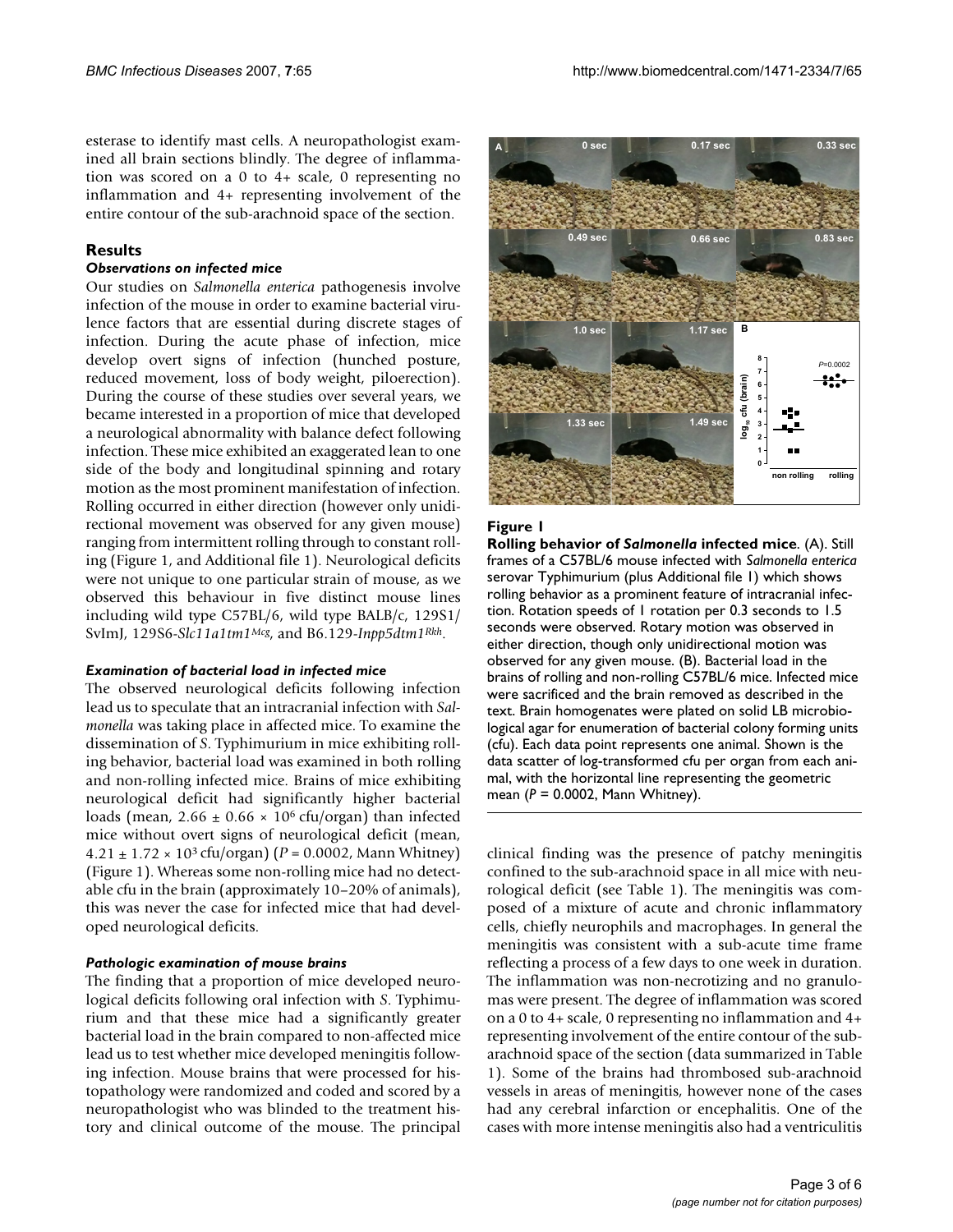| Mouse          | Treatment  | Behaviour   | Clinical Features <sup>a</sup>              | Meningitis score | Genetic background         |
|----------------|------------|-------------|---------------------------------------------|------------------|----------------------------|
|                | uninfected | non-rolling | normal                                      | 0                | C57BL/6                    |
|                | infected   | non-rolling | normal                                      | 0                | C57BL/6                    |
|                | infected   | rolling     | meningitis, thrombosis                      | r +              | Balb/c                     |
| 4 <sup>b</sup> | infected   | rolling     | meningitis                                  | $^{2+}$          | C57BL/6                    |
| э              | infected   | rolling     | meningitis                                  | $0.5+$           | Balb/c                     |
| ь              | infected   | rolling     | meningitis,<br>thrombosis,<br>ventriculitis | $2+$             | Balb/c                     |
|                | infected   | rolling     | meningitis                                  | $\ddot{}$        | $129S6-Sk1$ I a I tm I Mcg |

#### **Table 1: Clinical Summary**

*<sup>a</sup>*slides were scored with the observer blinded to mouse history *b* mouse shown in Additional file 1

(Figure 2). There was no obvious correlation between development of meningitis and bacterial load in other systemic sites of infection including the liver and spleen. Bacterial load in these sites is typically variable in infected mice and ranged from  $\sim$ 1 × 10<sup>4</sup> to 5 × 10<sup>6</sup> cfu per organ (data not shown) regardless of the clinical diagnosis of the animal.

#### **Discussion**

The occurrence of meningitis caused by serovars of *Salmonella enterica* is relatively rare in developed countries [20], but in countries such as Africa, Thailand, and Brazil [3,5], it is a common cause of Gram-negative bacterial meningitis in infants with high mortality rates being reported. A study of infant *Salmonella* meningitis in Kuala Lumpur reported an 18% fatality rate with surviving infants experiencing considerable long-term neurological dysfunction (57%) and high relapse rates (38%) [3]. Although *Salmonella* meningitis is a rare complication of adult salmonellosis, the increased incidence of *Salmonella* bacteremia in HIV-infected patients [21,22], may expose such individuals to increased risk for more disseminated and protracted infections. Importantly, alarming increases in multi-drug resistance *Salmonella enterica* may be a harbinger for more virulent strains of *Salmonella* with increased invasive potential.

The ability of *S*. Typhimurium to infect the mouse brain was related to functional virulence loci including the type III secretion systems encoded in chromosomal genomic islands. In our studies over several years, infection of C57BL/6 mice with *S*. Typhimurium containing mutations in either of these secretion systems was never found to produce neurological deficits (over 1000 animals, data not shown) and mutant bacteria could not be recovered from the brains of representative infected mice (10 animals, data not shown). Neurological deficits were not unique to one particular strain of mouse, as we observed this behavior in five different mouse lines including wild type C57BL/6, wild type BALB/c, 129S1/SvImJ, 129S6-



#### **Figure 2**

**Histopathology of infected brain sections**. (A, B) Coronal sections of brain with sub-arachnoid meningeal inflammation (arrowheads). Macrophages are the predominant cellular infiltrate in these fields. Thrombosed sub-arachnoid vessels are marked with arrows. H&E; mag, 100×. (C) Area of ventriculitis seen in the brain of mouse #6. H&E; mag, 200×.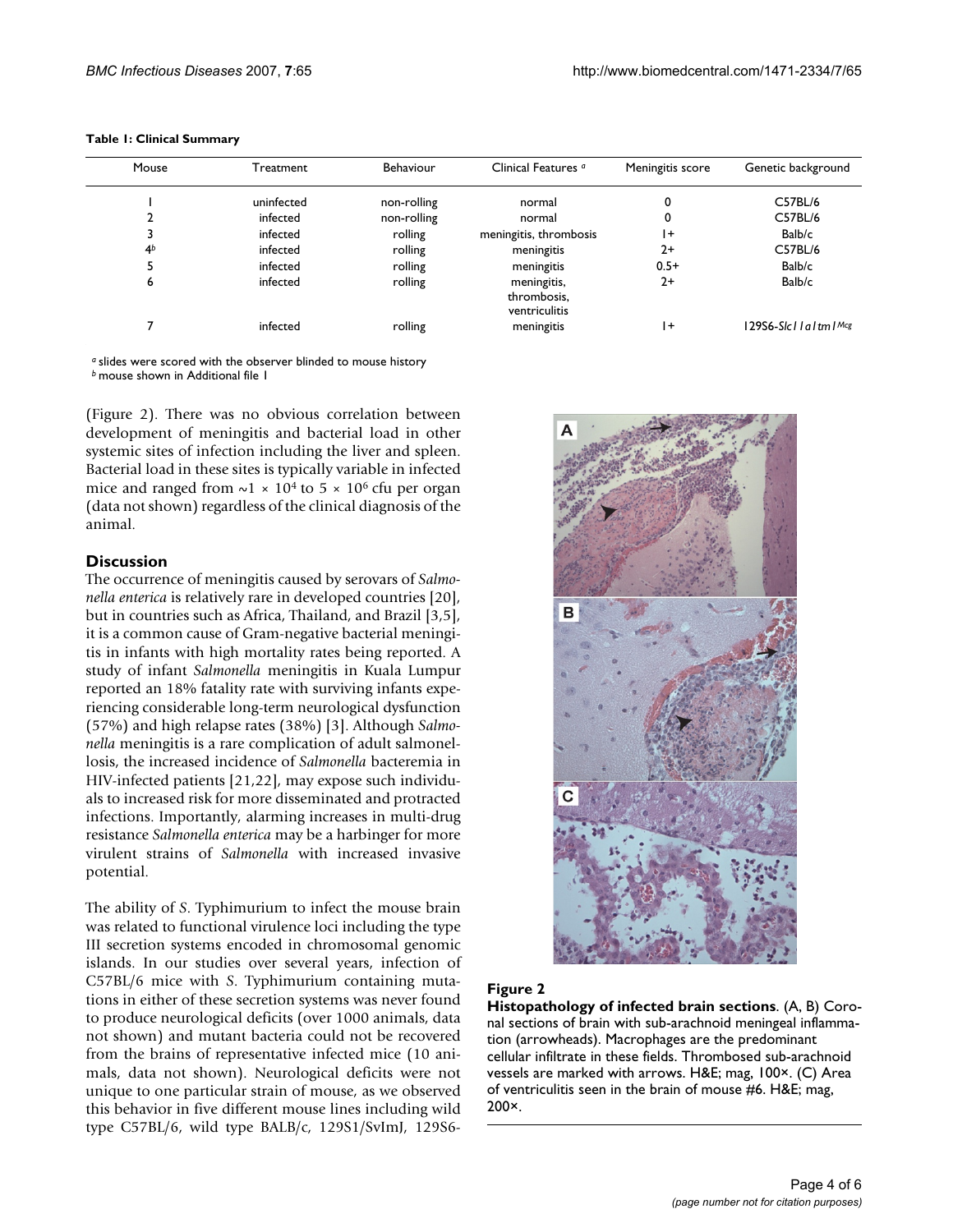*Slc11a1tm1Mcg*, and B6.129-*Inpp5dtm1Rkh*. Much work has investigated the genetic factors in mice involved in resistance to *S*. Typhimurium infection [23]. These efforts have revealed a critical role for the *Slc11a1* gene (formally Nramp1) in early innate resistance to *Salmonella* infection [17]. We note that 4 out of the 5 mouse strains used in our work carry a non-functional mutant allele of *Slc11a1* (C57BL/6, BALB/c, 129S6-*Slc11a1tm1Mcg*, and B6.129- *Inpp5dtm1Rkh*). While we did observe neurological deficits in a mouse line that normally resists lethal infection due to a wild type *Slc11a1* allele (129S1/SvImJ), our current sample size does not permit detailed conclusions to be drawn regarding the impact of *Slc11a1* status on meningitis development. Thus, it is possible that both bacterial and host genetic factors are involved in infection of the brain and the development of meningitis. Further work using larger sample sizes and controls could address these issues. We cannot exclude hemiparesis in mice with neurological deficits and the potential involvement in this behaviour of the vestibular system will require additional investigation.

The ability of *Salmonella* to disseminate naturally to the brain in several mouse lines allows the use of the vast array of transgenic and knockout mouse strains to address the host genetic factors influencing CNS dissemination including the mode of bacterial transport from intestinal sites to systemic sites of infection, the role of various immune cells in the trafficking of intracellular salmonellae to the CNS and brain, and the role of various immune cell migration factors in this process. We suggest that the mouse model of *Salmonella* typhoid could represent a useful tool in which to investigate basic mechanisms of CNS infiltration and brain infection following oral ingestion of *Salmonella*. This model could also be exploited to examine the efficacy of investigational medicines (vaccines, antiinfectives) to treat invasive and protracted *Salmonella* infections. Importantly, this model fills a gap in the literature to address meningitis caused by naturally disseminating salmonellae.

# **Conclusion**

Oral infection of mice with *Salmonella enterica* serovar Typhimurium might represent a useful model in which to study the dissemination of a pathogen from the natural route of infection to the brain. Infection of the brain is followed by meningitis and a neurological deficit in a proportion of infected animals. Because more virulent strains of *Salmonella* are commonly associated with antibiotic resistance, the continued global epidemic spread of multidrug resistant *Salmonella* isolates in human and animal medicine (such as *S*. Typhimurium DT104) presents a serious public health issue. Drug resistance in such isolates challenges our ability to treat life-threatening cases of salmonellosis, especially in infants and children. Oral

infection of mice with *S*. Typhimurium is an accessible model in which to study the host and bacterial determinants that lead to dissemination and progression of infection from the gastrointestinal tract to the brain. We propose that this model has utility for testing new antibacterial chemotherapies to treat complicated, life-threatening *Salmonella* infections.

# **Competing interests**

The author(s) declare that they have no competing interests.

# **Authors' contributions**

MEW, JP, and BKC designed research, MEW, NFB, JP, and BKC performed research, MEW, JP, and BKC analyzed data, MEW, NFB, JP, BBF, and BKC wrote the paper. All authors read and approved the final manuscript.

# **Additional material**

### **Additional File 1**

*Supplementary video 1. Movie showing rolling behavior of a C57BL/6 mouse infected with* Salmonella enterica *serovar Typhimurium at day 9 post-infection.* Click here for file [\[http://www.biomedcentral.com/content/supplementary/1471-](http://www.biomedcentral.com/content/supplementary/1471-2334-7-65-S1.mov) 2334-7-65-S1.mov]

# **Acknowledgements**

The authors wish to thank Jennifer Bishop, Guntram Grassl, Bryan Coburn and Yanet Valdez for contributing mice to this study. MEW was a CIHR and MSFHR postdoctoral fellow and NFB was a postdoctoral fellow of the MSFHR. This work was supported by grants to BBF from the Canadian Institutes of Health Research (CIHR) and to BKC from the Public Health Agency of Canada and the CIHR.

# **References**

- 1. Huang DB, DuPont HL: **[Problem pathogens: extra-intestinal](http://www.ncbi.nlm.nih.gov/entrez/query.fcgi?cmd=Retrieve&db=PubMed&dopt=Abstract&list_uids=15919620) [complications of Salmonella enterica serotype Typhi infec](http://www.ncbi.nlm.nih.gov/entrez/query.fcgi?cmd=Retrieve&db=PubMed&dopt=Abstract&list_uids=15919620)[tion.](http://www.ncbi.nlm.nih.gov/entrez/query.fcgi?cmd=Retrieve&db=PubMed&dopt=Abstract&list_uids=15919620)** *Lancet Infect Dis* 2005, **5(6):**341-348.
- 2. Voetsch AC, Van Gilder TJ, Angulo FJ, Farley MM, Shallow S, Marcus R, Cieslak PR, Deneen VC, Tauxe RV: **[FoodNet estimate of the](http://www.ncbi.nlm.nih.gov/entrez/query.fcgi?cmd=Retrieve&db=PubMed&dopt=Abstract&list_uids=15095181) [burden of illness caused by nontyphoidal Salmonella infec](http://www.ncbi.nlm.nih.gov/entrez/query.fcgi?cmd=Retrieve&db=PubMed&dopt=Abstract&list_uids=15095181)[tions in the United States.](http://www.ncbi.nlm.nih.gov/entrez/query.fcgi?cmd=Retrieve&db=PubMed&dopt=Abstract&list_uids=15095181)** *Clin Infect Dis* 2004, **38 Suppl 3:**S127-34.
- 3. Lee WS, Puthucheary SD, Omar A: **[Salmonella meningitis and its](http://www.ncbi.nlm.nih.gov/entrez/query.fcgi?cmd=Retrieve&db=PubMed&dopt=Abstract&list_uids=10457297) [complications in infants.](http://www.ncbi.nlm.nih.gov/entrez/query.fcgi?cmd=Retrieve&db=PubMed&dopt=Abstract&list_uids=10457297)** *J Paediatr Child Health* 1999, **35(4):**379-382.
- 4. Chotpitayasunondh T: **Bacterial meningitis in children: etiology and clinical features, an 11-year review of 618 cases.** *The Southeast Asian journal of tropical medicine and public health* 1994, **25(1):**107-115.
- 5. Bryan JP, de Silva HR, Tavares A, Rocha H, Scheld WM: **[Etiology and](http://www.ncbi.nlm.nih.gov/entrez/query.fcgi?cmd=Retrieve&db=PubMed&dopt=Abstract&list_uids=2300734) [mortality of bacterial meningitis in northeastern Brazil.](http://www.ncbi.nlm.nih.gov/entrez/query.fcgi?cmd=Retrieve&db=PubMed&dopt=Abstract&list_uids=2300734)** *Reviews of infectious diseases* 1990, **12(1):**128-135.
- 6. Chadwick D, Mitra T, Sitoh Y: **Salmonella typhimurium brain abscess.** *The Lancet* 2004, **363(9413):**947.
- 7. Karim M, Islam N: **[Salmonella meningitis: report of three cases](http://www.ncbi.nlm.nih.gov/entrez/query.fcgi?cmd=Retrieve&db=PubMed&dopt=Abstract&list_uids=12018467) [in adults and literature review.](http://www.ncbi.nlm.nih.gov/entrez/query.fcgi?cmd=Retrieve&db=PubMed&dopt=Abstract&list_uids=12018467)** *Infection* 2002, **30(2):**104-108.